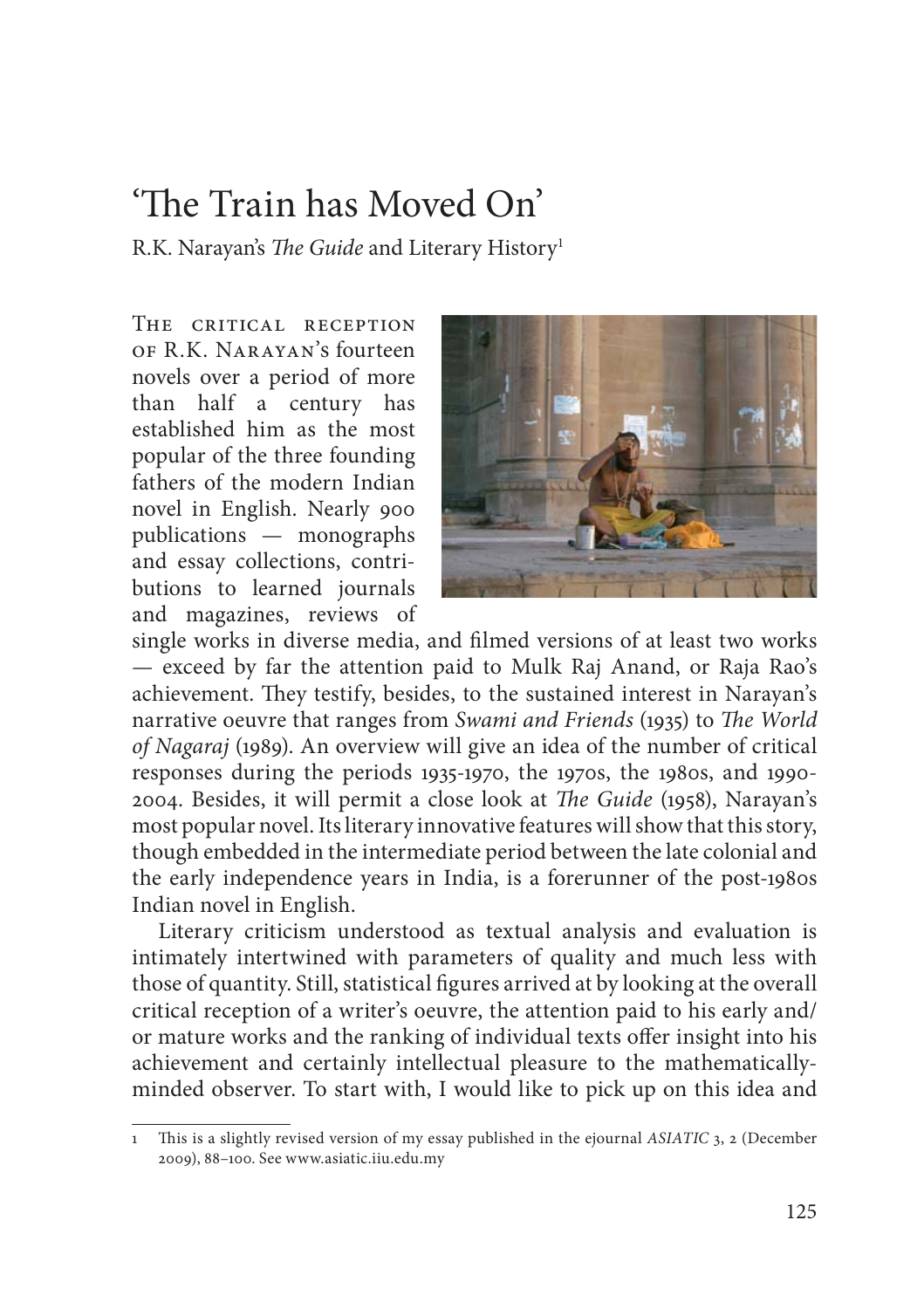investigate the critical reception of R.K. Narayan's work from this angle, and in particular the response to *The Guide* (1958). Thereafter I shall relate my findings to a selection of critical-analytical insights presented by his literary critics. What do figures collected and assembled from a period of six decades (1934-2004), tell us, and where do they take us with regard to a qualitative assessment of the writer's overall achievement, and of his *The Guide*?

My own comprehensive Narayan bibliography<sup>2</sup> (2005) contains 858 publications, including 134 reviews, written by approximately 600 authors and thirty anonymous reviewers. 180 of the 600 critics, or three of ten, are foreigners: a considerable percentage, which documents Narayan's international reputation. Concomitantly, I noticed that Narayan criticism proper set in only twenty-five years after the publication of his first novel, *Swami and Friends* (1935), and after nine of his fourteen works had already been available, first from well-known English publishers, and then from an Indian publishing house, the author's own Indian Thought Publications in Mysore. With the appearance of *The Guide* however, critics appear to have woken up suddenly, and as their increasing attention from the 1960s onward testifies, they have never since lost sight of the novelist's work. This, his eighth novel, has remained the author's most popular work. In 1961, it was honoured by the Sahitya Akademi in New Delhi, as the first Indian novel in English to win the Akademi's national award. Statistically speaking, it has been scrutinised, analysed, and written about more often than any other Narayan novel, which virtually invites us to establish a connection between quantitative and qualitative criteria of assessment. Eighty-four essays and books on *The Guide* by far outnumber the thirty critical responses to *The Man-Eater of Malgudi* (1961), the novel that comes next in popularity — not to mention the two essays on *Mr. Sampath* (1949), for many critics the author's least convincing novel. Very much the same can be said about reviews: twenty-five on *The Guide*, or nearly double the number than on *The Financial Expert* (1952), a novel obviously very much appreciated by American reviewers. Furthermore, we must not overlook the numerous analyses of *The Guide* contained in general essays on Narayan's oeuvre, or in comparative studies that relate his work to other Indian or to international novelists writing in English. Naturally, these figures must be related to the number of years a book has been on the market. Even so, The Guide takes an impressive lead, with a factor of 2.43 that arises from

<sup>2</sup> Dieter Riemenschneider, *The Indian Novel in English: Its Critical Discourse: 1934-2004*, Jaipur: Rawat Publishing 2005, 230–279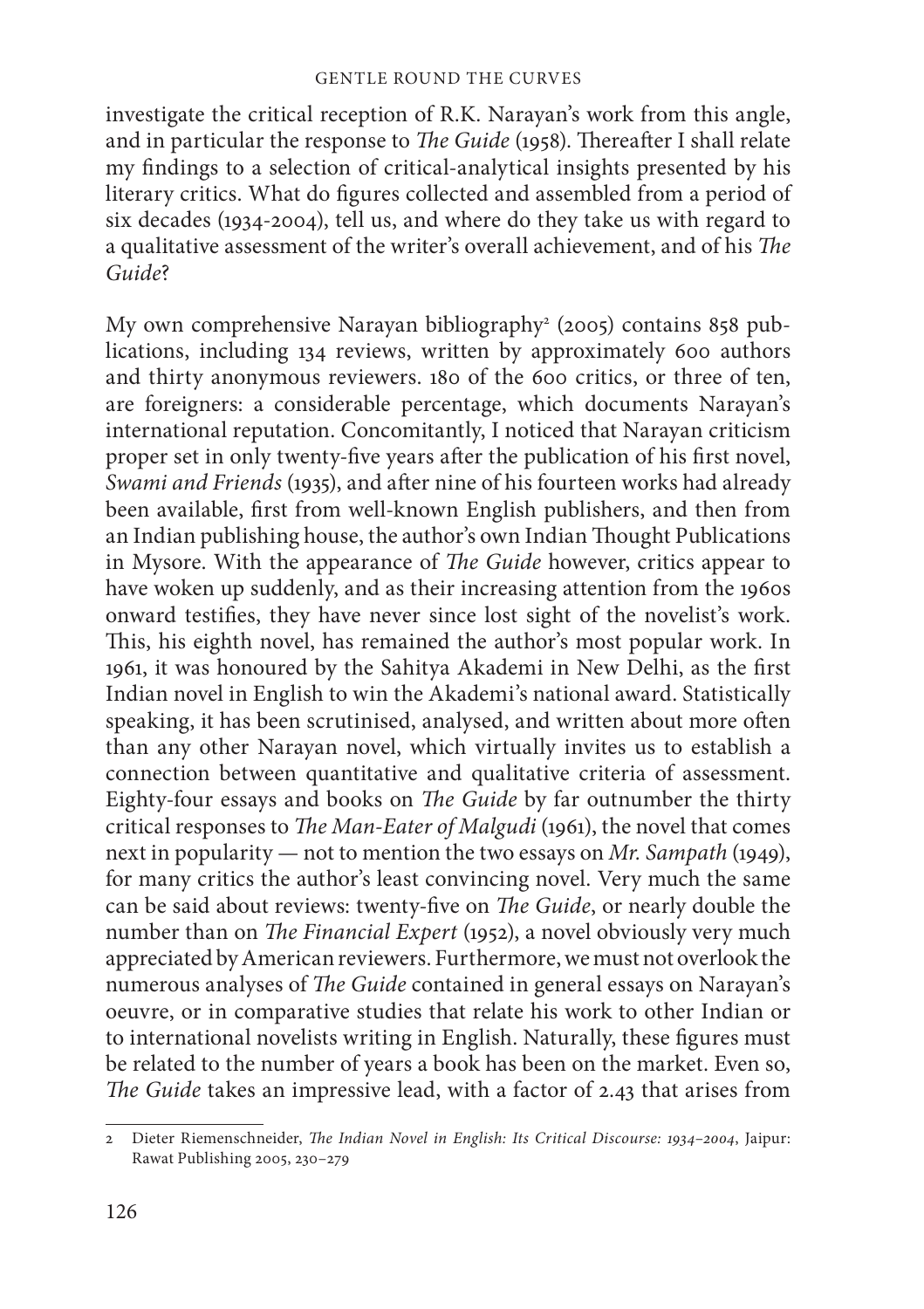the number of critical essays and books divided by the number of years the novel has been in print. Here *The Bachelor of Arts* (1937) with a factor of 0.12 makes up the 14th and last position.

Let us now have a look at characteristic features of Narayan's writing during the four periods into which I have subdivided the reception process, starting with the years 1935 to 1970, and followed by the 1970s, the 1980s and the 1990s and after. About ninety more or less brief publications, complemented by about 100 reviews appeared during the initial period. Basically, the essays attempt to present us with an overall-view and a general evaluation of Narayan's works, not unexpectedly summarising and commenting upon their plots and characters, their themes and narrative modes and the author's use of English. Already now, references to *The Guide* figure prominently, with the remarkable number of twentyone reviews published in 1958, the same year as the book. Altogether in a positive vein — which was an exception among Indian critics of the time when commenting upon their compatriots' writing in English the writer's story-telling talent is as much lauded as his gentle humour and simple language, his sharp focus on the Indian middle-class, and his refraining from commenting upon his stories and from preaching. Characteristics, as William Walsh remarked, that defined his "Indian sensibility"<sup>3</sup>, and caused C.D. Narasimhaiah to praise his writing as "truly Indian",4 and K.R. Srinivasa Iyengar to speak of the author's "thoughts and feelings, the stirrings of the soul … all of the soil of India, recognizably autochthonous."5

Overall, textual analysis or close reading is the preferred method of interpretation, which reflects both, a critical awareness of the need to introduce Narayan to his new readers, and the predominant methodology of the time, the school of New Criticism. Still, apart from focusing on the text qua text, we also come across comparative studies meant to explore common themes and narrative structures, and to contextualise Narayan's writing from a literary historical, a psychological or an ideological angle. Iyengar, for example, takes his cue from the town of Malgudi, the novels' exceptional setting, and suggests, "that Malgudi is the real 'hero' of the eleven [sic! nine] novels and many short stories."<sup>6</sup> The novels' characters,

<sup>3</sup> William Walsh, "The Intricate Alliance: The Novels of R.K. Narayan", *Review of English Literature* 2, 4 (1961), 91–99; here 92

<sup>4</sup> C.D. Narasimhaiah, "R.K. Narayan's *The Guide"*, *The Literary Criterion* 4, 4 (1961), 63-92; here 66

<sup>5</sup> K.R. Srinivasa Iyengar, "R.K. Narayan", *Indian Writing in English*, Bombay: Asia Publishing House 1962, 273–301; here 280

<sup>6</sup> Ibid., 284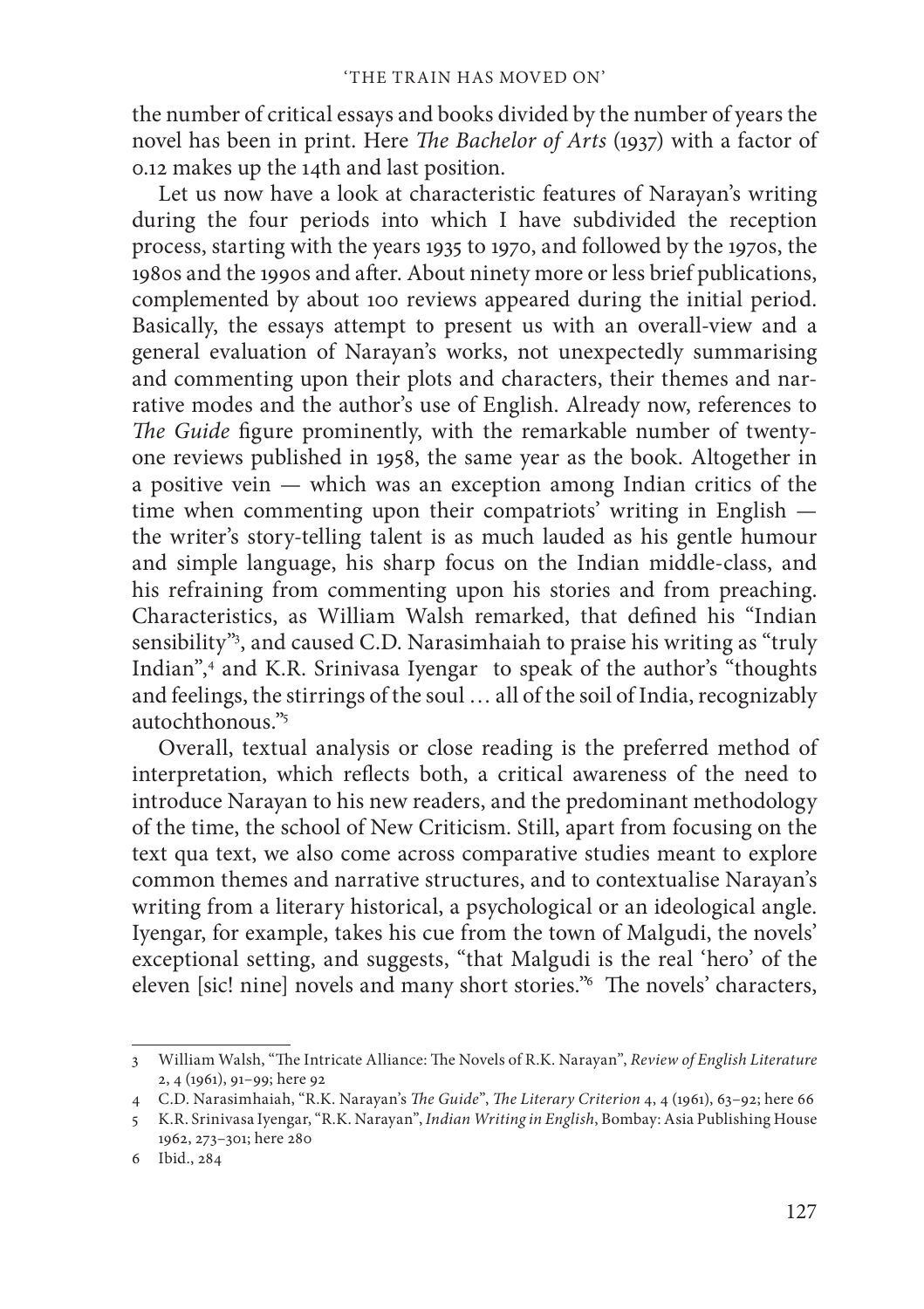on the other hand, "seem to achieve some sort of transmigration from body to body and name to name." (ibid.) "Narayan," he argues, "seems to see the world as a mere balance of forces," and focuses on "the miracle of transcendence and the renewal of life, love, beauty, peace."7

As it would prove over the next four decades, Iyengar's judgement was almost taken as the final word on Narayan and was hardly ever questioned seriously, not the least, I believe, because it appeared so strikingly true to Indian critics on the one hand, while an international critical discourse on the Indian novel in English was to develop only gradually, with the reception of Narayan's work abroad and 'non-Indian' critical approaches to a comparatively 'new' genre of the novel. For example, Walsh, Narayan's first serious British critic, broadens Iyengar's character analyses by placing these figures against their social and cultural background, and he also invites our attention to the fact that non-Indian readers will not immediately understand the novels' cultural references: a sine qua non, as a look back at the critical misjudgement of the East German Walter Ruben's Marxist-Orientalist approach demonstrates. Calling the portrayal of Raju, "ein untypisches kleinbürgerliches Einzelschicksal" — "a single individual's atypical petit bourgeois fate,"8 betrays Ruben's ideologically blinkered view as much as his non-knowledge of India.

Walsh, Iyengar, and Ruben — to whose names we can add James Dale (1965) and K. Venkatachari (1969) — look at Narayan's whole oeuvre, but they also pay much attention to *The Guide*, while Narasimhaiah and Satyanarain Singh (1968) offer extended analyses of the novel. However, their estimate of its thematic concerns and character portrayals — Singh, for example talks about "crisis and resolution" — does not fundamentally differ from their colleagues' conclusions.

A look at the writer's achievement in the 1970s suggests a reversal of the previous period, a creatively most productive phase in Narayan's career, since he published just one novel, *The Painter of Signs* (1976). Yet these were no barren years, because they witnessed the publication of three collections of short stories, a travelogue, an autobiographical account and the condensed prose versions of *The Ramayana* (1973) and *The Mahabharata* (1978). At the same time and luckily, the long break between *The Vendor of Sweets* (1967) and *The Painter of Signs* (1976) appears to have invited many critics to take stock and assess the novelist's achievement

<sup>7</sup> Ibid., 301

<sup>8</sup> Walter Ruben, *Indische Romane: Eine ideologische Untersuchung*, Bd. II & III, Berlin: Akademie-Verlag 1967, Bd.III, 154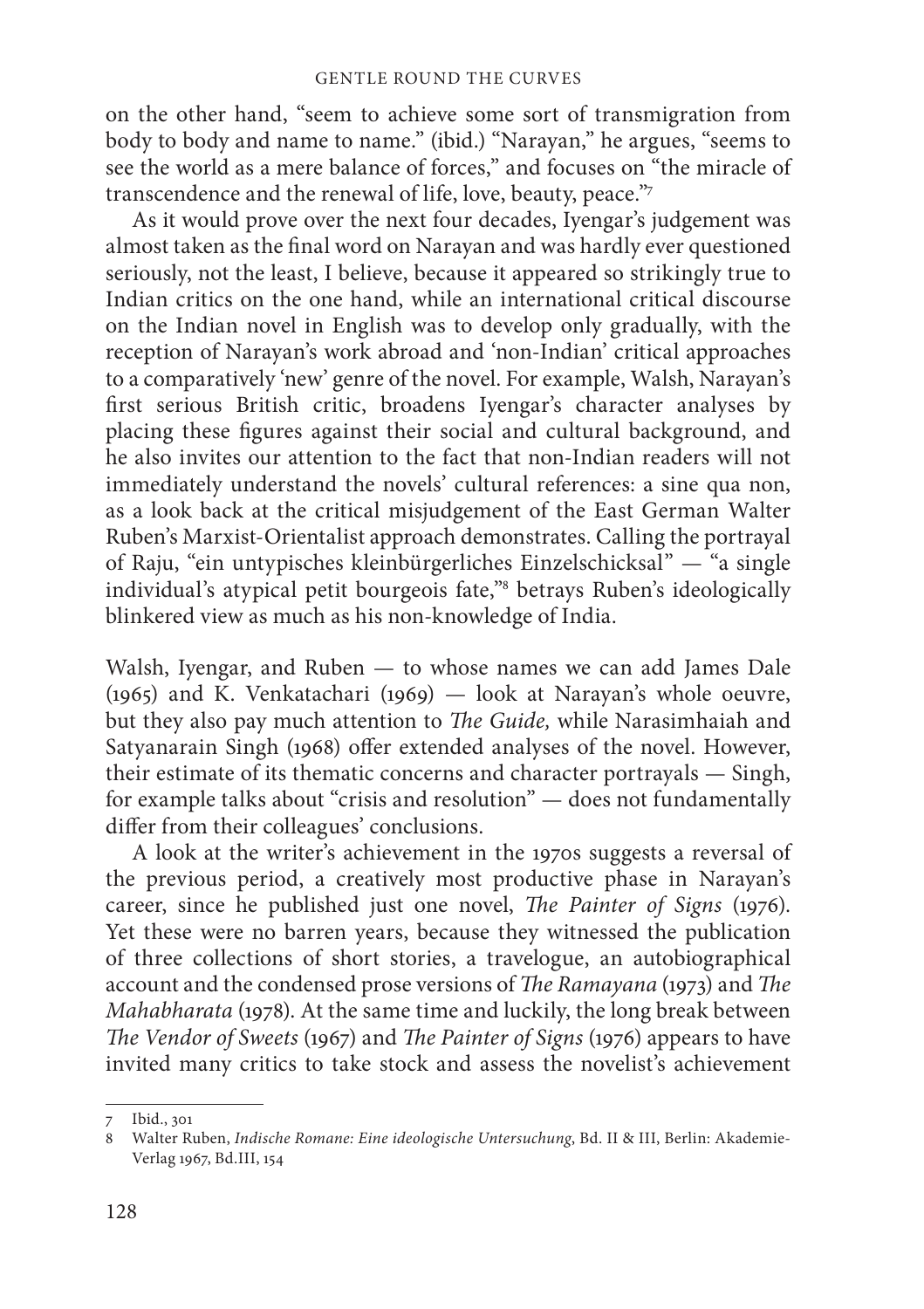up to that point; an altogether promising task, as it proved, since by now his eleven novels had become easily available, both in India and abroad. 140 critical responses, including ten reviews, demonstrate that Narayan had begun to establish himself as a writer worthwhile reflecting about and writing upon.

The 1970s experienced the publication of four books on the author and two on *The Guide*. Besides, we now also encounter a widening interest in Indian writing in English and concomitantly, a growing number of general studies of the Indian novel in English, quite a few of which would contain separate chapters on Narayan's works or relate them to those of others. To mention only a few and more original publications: Meena Shirwadkar's *Image of Woman in the Indo-Anglian Fiction* (1979) is a first step towards Indian feminist studies and pays more attention to the author's women characters than earlier critics have done, whereas Uma Parameswaran's *A Study of Representative Indo-English Novelists* (1976) takes existing Narayan criticism as her point of departure, thus creating an awareness of the methodology of reception aesthetics. Looking at the author's narrative talent often praised by others, she considers him a weak narrator, since in "seven out of ten novels the plot breaks midway, never quite managing to resolve the incongruence between realism and fantasy which are its main components."<sup>9</sup> Only *The Guide*, she feels, differs because of the story's ambiguous ending with its near perfect unity of realism and fantasy. Besides, Parameswaran's earlier verdict, that Raju "speculat[es] that this risk [of death or survival] pays dividends," and that he will recover to accept a glucose-saline injection and his light will shine brighter than ever for his devotees",<sup>10</sup> certainly strikes a new note when compared to other critics' morally-veiled judgement of the guide's sacrifice and/or redemption.

The very question of narrative mode also brought into play by Parameswaran is pursued by several of her colleagues who comment upon the comic, the parabolic, the symbolic or the mythic mode. For Keith Garebian Narayan's vision of life in its totality, a characteristic Indian attitude, is best served by a comic impulse, which is most convincingly presented parabolically and episodically. M. Sivaramkrishna (1978) foregrounds the symbolic mode and feels that in *The Guide*, symbolically speaking, cave and temple are structuring devices. Thus, Raju, Rosie, and Marco become equally 'guilty' as they conceive of the temple, respectively, as a tourist

<sup>9</sup> Uma Parameswaran, "Native Genius: R.K. Narayan", *A Study of Representative Indo-English Novelists*, New Delhi: Vikas 1976, 42–84; here 46

<sup>10</sup> Uma Parameswaran, "Rogues in R.K. Narayan's Fiction", *Literature East & West* XVIII (1974), 203–15; here 214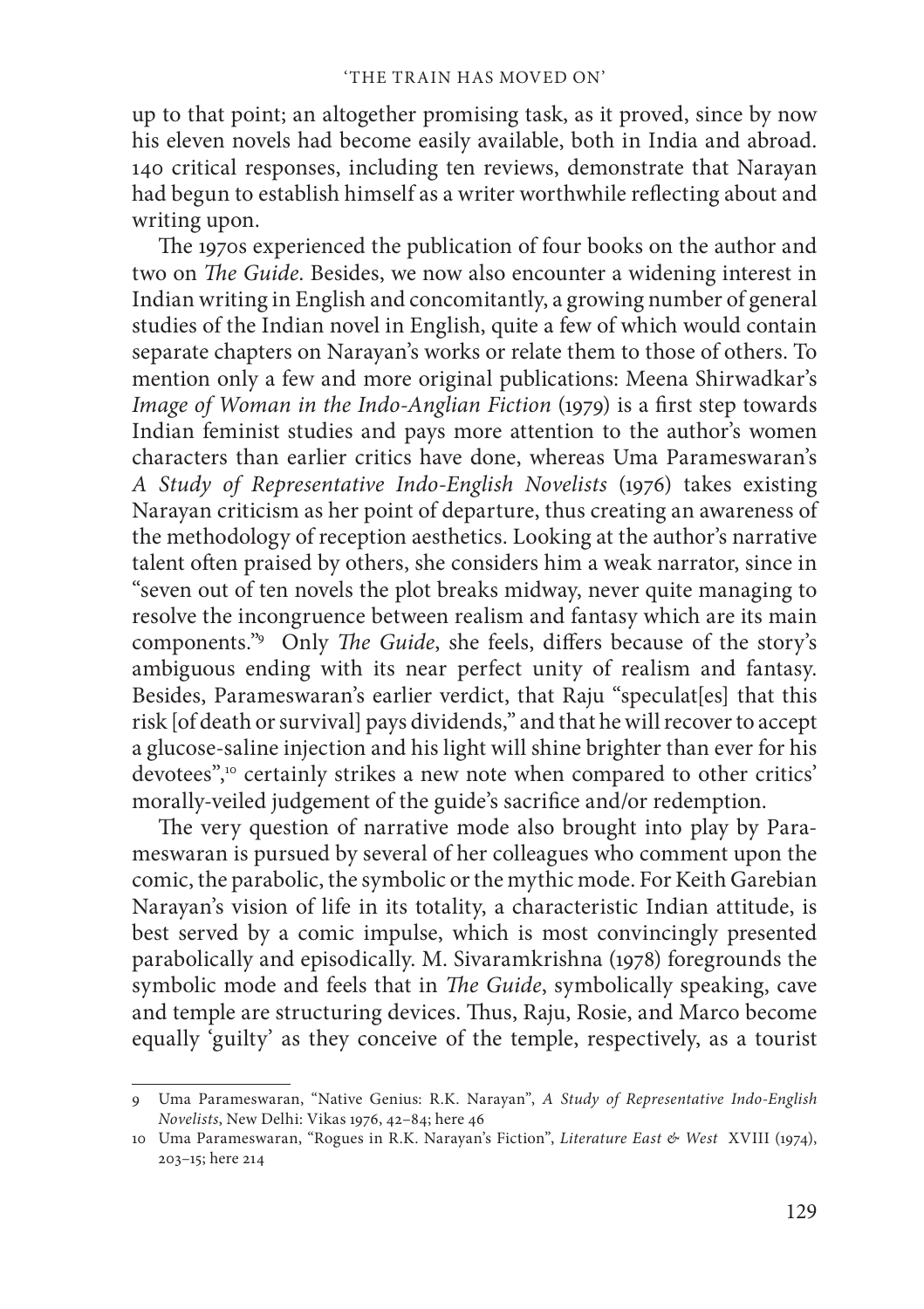item, as "part of what [Rosie] regards as an ignoble past," and as a "curio cerebrally cut off from the rest of life."<sup>11</sup> However, Raju's gradual insight into the true meaning of this building does not only restore 'order' — Iyengar's category  $-$  but appears to redeem him. Parabolically speaking then, he mutates from sinner to saint, or as Goyal (1977) and vanden Driesen (1979) have entitled their articles, respectively, "From Picaro to Pilgrim", and "From Rogue to Redeemer."

As a final example of original thinking, Vijay Misra's (1979) philosophical handling of the dialectic of maya and Indian literary texts takes recourse to the philosopher Shankara's idea of structuring the relationship between Brahman (the Real) and the phenomenal world as "metaphysical encounters." Misra refers to them as "meta-text I." Discussing *The Guide* vis-à-vis this perception, its text proper, called "text II," reveals itself as patterned along the tension of nartaki (Rosie), the self (Raju) and bhakti (Raju's escape from samsara); which leads Misra to conclude that the Indian novel cannot get away from the weight of the construct, the "meta-text II." That is to say, "Indian literary texts carry within themselves theories about Indian literature"<sup>12</sup>: the knowledge of perceptions articulated in Indian aesthetics helps the critic towards placing even a text in English within his own literary-philosophical tradition.

Approximately 240 critical studies, including more than half a dozen monographs and four comprehensive essay collections, written by 150 critics, of whom fifty are from outside India, appeared in the 1980s. More urgently than hitherto, such heightened attention paid to the author, whose last three novels had appeared between 1983 and 1989, makes us ask about the relationship of quantity and quality. Do we encounter criticism that more or less and necessarily repeats and summarises insights the discerning reader has already come across? Do essays in collections and journals depart, if not altogether, then at least to some degree, from well-trodden paths? And finally, do we encounter more recent methods of investigation, say Sanskrit aesthetics or feminist theory, or fresh ones like the 'new' trends of postmodernist or postcolonial theorising? The answer would be: usually not, but at times, yes. The narrative mode continues to attract critics, for example, U.P. Sinha who discusses the idea of a 'mythic' novel, which when successfully put into practice, presents "the mythic element of

<sup>11</sup> M. Sivaramkrishna, "The Cave and the Temple: Structural Symbolism in *The Guide"*, Osmania *Journal of English Studies* 14, 1 (1978), 71–79; here 77

<sup>12</sup> Vijay Misra, "The Dialectic of Maya and the Principles of Narrative Structure in Indian Literature", *ACLALS Bulletin* 5th Ser. 2 (1979), 47–60; here 56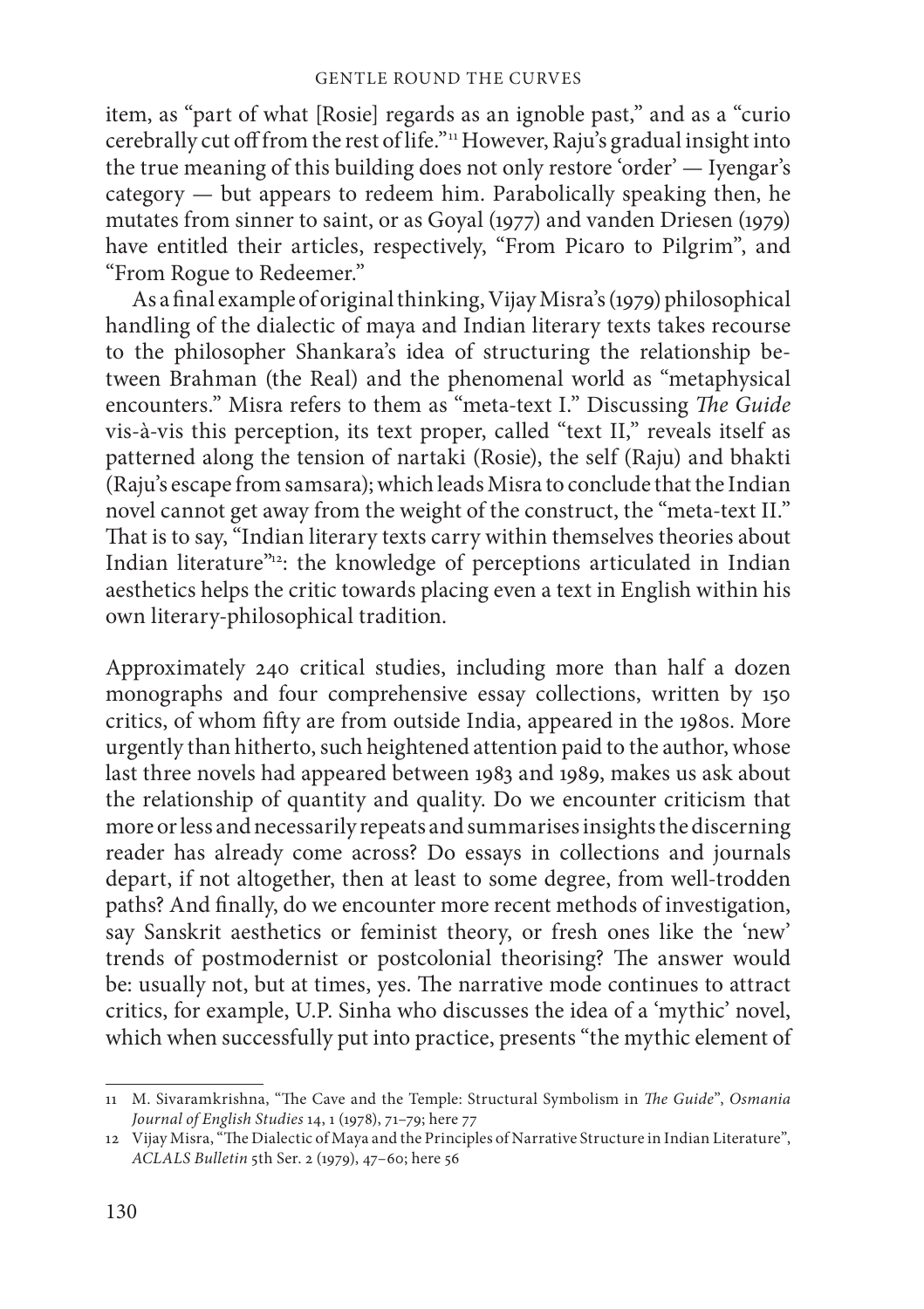Indian sensibility in a creative grapple with reality."<sup>13</sup> As Sinha maintains, the status of mythic can be bestowed upon Narayan's work because of the author's "mythic consciousness"14 that makes the world of Malgudi "simultaneously temporal and timeless."15 D.V.K. Raghavacharyulu returns to comedy, which he says, can "evoke pity and terror, and through them work towards an appropriate katharsis",<sup>16</sup> brought about, for example, in *The Guide*. Such a reading, he says, brings to light that facet of the Indian aesthetic tradition that "stresses on [sic!] sama-drishti as the capacity to view suffering and sorrow... as but an integral part of the ontological  $s$ ituation $v_{17}$ 

S.P. Ranchan and G.R. Kataria contribute to the feminist discourse by employing C.G. Jung's idea of the Feminine, which causes them to reject a traditional reading from a Hindu-philosophical angle of the male protagonist's transformation, for example in *The English Teacher* (1945), in favour of one "brought about by the Feminine." It is "radically different from the kind of transformation sought after by most religions through meditation or visualization."18 Similarly, Raju comes to the Feminine not through Rosie but through the "descending force of the Feminine which is symbolized in the descent of the rain in the distant hills."<sup>19</sup> Both critics differ from Ram Dial's psychoanalytical approach, who argues that it is the interaction of Raju's anima and Rosie's animus that furthers their development towards Self: a Self eventually realized when Raju is transformed "through his interaction with the collective psyche into the living archetype of a Wise Man."20 Regrettably, Ram Dial drops Rosie somewhere on the way to her realisation of Self — as does the author: a relapse from psychoanalysis into Advaita Vedanta.

Attention paid to a single Narayan novel is one of the outstanding quantitative features of the 1980s, and here every third of roughly seventy essays focuses on *The Guide*, with *The Man-Eater of Malgudi* (1961) coming

<sup>13</sup> U.P. Sinha, *Patterns of Myth and Reality: A Study in R.K. Narayan's Novels*, Delhi: Sandarbh Publishers 1988, 1

<sup>14</sup> Ibid., 2

<sup>15</sup> Ibid., 6

<sup>16</sup> D.V.K. Raghavacharyulu, "Small-Scale Reflections on a Great House of Fiction: R.K. Narayan's Chronicles of Malgudi", ed. M.K. Naik, *Perspectives on Indian Fiction in English*, New Delhi: Abhinav 1985, 21–48; here 29

<sup>17</sup> Ibid., 30

<sup>18</sup> S.P. Ranchan and G.R. Kataria, "Transformation via the Feminine in R.K. Narayan's Krishnan, Raju, and Jagan", *Journal of South Asian Literature* 22, 2 (1987), 5–15; here 5

<sup>19</sup> Ibid., 12

<sup>20</sup> Ram Dial, "The Anima-Animus Interaction in *The Guide*", ed. Atma Ram, *Perspectives on R.K. Narayan*, Ghaziabad: Vimal Prakashan 1981, 168–77; here 150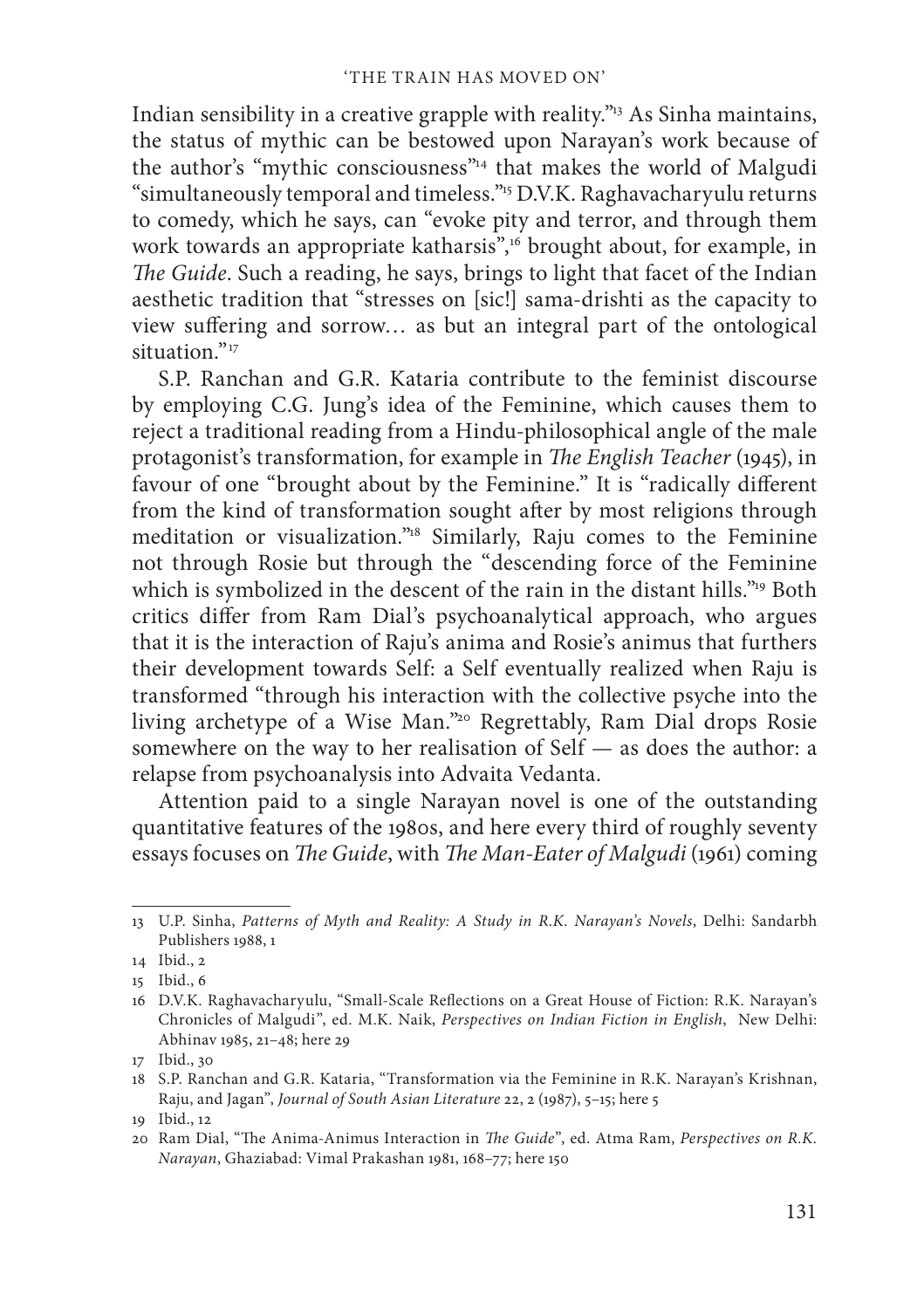second, but boasting merely a dozen critical responses. Among the more exciting readings, we come upon differing analyses of the psychological make-up of characters in *The Guide*. For K.M. Chandar (1984), Raju suffers from an inferiority complex, which explains his partly successful, yet eventually failing attempts at over-compensation. Escape from overanxiety as a last resort complements the picture of such a mental disposition, with the novel's protagonist finally accepting his fate, not because of his insight, but because of his weakness brought about by fasting. Jai Dev (1987) looks at Raju's childhood, a period totally controlled by his elders, which foreshadows his need to be supported by his community  $-$  as Velan does, holding him literally up in the river. It is a view not shared by G.S. Amur (1985), to whom Raju's end symbolizes transcendence, while Viney Kirpal (1988) insists on varnashrama: Raju journeys through the four stages of life to Self-realisation. Finally, O.P. Mathur (1982) considers the ambivalent make-up of all major characters as culturally determined by their traditional world, into which the West has entered and created a "grey twilight world of contemporary life quivering hesitatingly between tradition and modernity, East and West, inextricably mixed up in the minds of individuals $\frac{m_{21}}{21}$ 

Considering Narayan's advanced age and surmising that *The World of Nagaraj* (1989) would perhaps be his final novel, it was to be expected that criticism from the 1990s onward might turn more often towards attempting an overall assessment of his literary achievement. Indeed, the impressive number of twenty-seven book-length publications between 1990 and 2004 testifies to this development, especially when compared with the previous decade. Similarly pertinent is the observation that eighty essays deal with a single novel, which might be partly attributable to the fact that the number of 'first-time' Narayan critics had grown faster than ever before, most of them, of course, being academic newcomers who would naturally choose to focus on just one work. Indeed, of the 600 authors listed in my book, about every fourth scholar's name makes its first appearance during these years. Still, and in spite of the spate of these publications, a close look at them betrays an imbalance between quantity and quality, if the latter is to be understood as bringing about original insights and thus adding to and widening our understanding and appreciation of the writer's literary output. More often than not, old traces are being followed by young academics, many of them from university departments of English, who

<sup>21</sup> O.P. Mathur, "*The Guide*: A Study in Cultural Ambivalence", *The Literary Endeavour* 3, 3-4 (1982), 70-79; here 71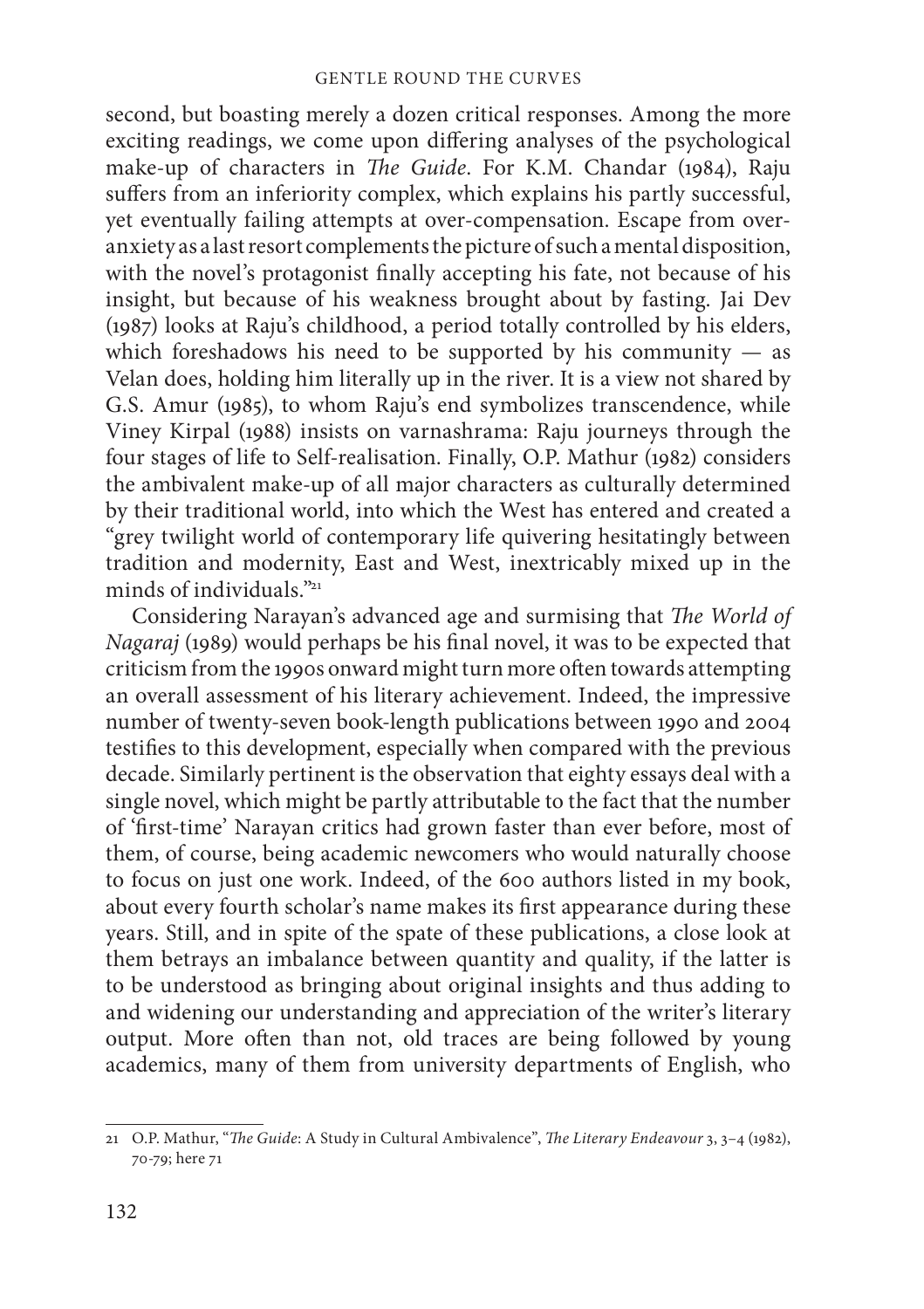seem to be not always aware of existing scholarship, perhaps innocently so because of the lack of resources. Remarkable again is the supreme role *The Guide* plays during these years, so is the 'resurrection' of *The Dark Room* (1938) and *Swami and Friends* (1935) after their long slumber in limbo and due to feminist studies and an increased interest in children and young adult literature. *The Guide* though continues to set critics on the track of character analysis, with Raghavendra Narayan Singh (1994) and R. Ramachandra (1994) drawing our attention to the neglected aspect of their loneliness. For Narayan Singh, they battle their condition in a genderspecific manner: males by resorting to their amorous instincts, women by turning to artistic occupations.<sup>22</sup> Michael Gorra (1994) and K. Meera Bai  $(1994)$  reject such simplistic notions and point to the influence of Hindu perceptions of man and woman, while contrasting views on the figure of Rosie-Nalini are offered by Balbir Singh, Lakshmi Holmstroem and Gayatri Chakravorti Spivak. Singh relates the Jungian idea of human beings' desire for immortality as a "primordial affirmation," and its realisation in the collective unconscious, to the Indian ideal of conveying "a sense of timelessness."23 Holmstroem contextualises Rosie by foregrounding the social aspect of her 'development': a "deliberate ambiguity in [her] portraiture", $24$  attributable to the woman's presentation from a male narrator's angle, which mirrors "the bafflement of a traditional, largely male society, in its face-to-face encounter with new notions of selfhood and particularly, of womanhood."<sup>25</sup> Spivak addresses the figure of Rosie from a postcolonial angle and calls her the "remote instrument of Raju's enforced sanctity," and "the nautch (dance) girl… a cliché of the imagining of British India",<sup>26</sup> who eventually "is not needed in the last phase of the book: the phase of ethnicity over culture. India is folk kitsch."27

A further critical approach to *The Guide* deals with story-construction although character 'development' continues to play its part here too. For Patrick Swinden the "only change [in life and character] is in the

<sup>22</sup> Raghavendra Narayan Singh, "R.K. Narayan: Artist of Uniform Sensibilities", ed. A.L. McLeod, *R.K. Narayan: Critical Perspectives*, New Delhi: Sterling 1994, 147–55; here 154

<sup>23</sup> Balbir Singh, "Theme of Art and Immortality in R.K. Narayan's *The Guide"*, *The Literary Criterion* 25, 2 (1990), 36–46; here 38

<sup>24</sup> Lakshmi Holmstroem, "Women as Markers of Social Change: *The Dark Room, The Guide* and *Th e Painter of Signs*", ed. C.N. Srinath, *R.K. Narayan: An Anthology of Recent Criticism*, Delhi: Pencraft International 2000, 102–13; here 102

<sup>25</sup> Ibid., 102–3

<sup>26</sup> Gayatri Chakravorti Spivak, "How to Teach a 'Culturally Different' Book", ed. Donna Landry and Gerald MacLean, *The Spivak Reader*, New York/London: Routledge 1996, 237-66; here 244

<sup>27</sup> Ibid., 245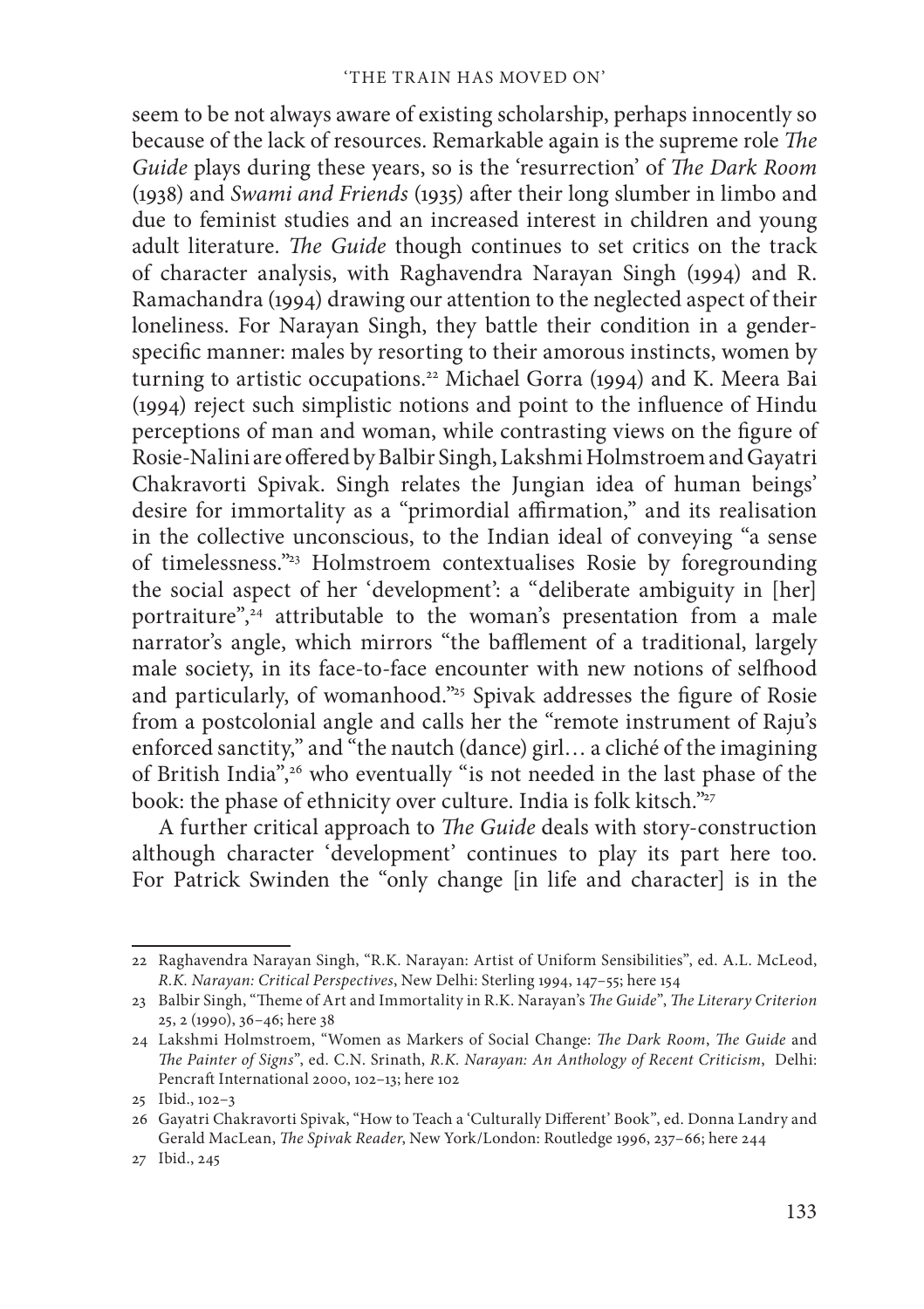recognition of the unchanging",28 due to parameters of Hindu philosophy playing an important role in the novel. On the surface, Raju appears to change, an impression brought about by the writer's use of Western storytelling techniques, such as changing the point of view and time-shifts. Yet Narayan's employment of Hindu myths and traditional narrative patterns, Swinden maintains, forces us to read Raju as a saint and a trickster, a personality not unlike a hero taken from an Indian epic, such as the Ramayana.29 Chitra Sankaran too emphasises the writer's "instinctive assimilation of his native literature"<sup>30</sup> and draws on storytelling elements of "the ancient Sanskrit genre, the katha or tale"31 with its insertion of different stories into a single narrative, its movement back and forth between past and present, and accordingly, its employment of different narrative tones. Likewise, characterisation is also dictated by traditional considerations:32 Raju is the "trickster sage" of Hindu mythology, acting as a link between the Gods and humans.<sup>33</sup> Nonetheless, to this critic *The Guide* is not a myth but a novel where Narayan succeeds in "making it feasible to interpret Raju's fate in both these lights."34

A final cross-cultural reading of the book highlights hybridity as the catchword of its 'postcolonial scenario' in Monika Fludernik's comparative study. Hybridity links Raju to postcolonialism in that his lack of selfconfidence is a direct outflow of the dependency the colonial power had forced upon its subjects. Further, accepting his role as a sadhu, might not only "signal a kind of token nationalist and traditional revival"35 but also "constitutes the major instance of hybridity in the text… in that Raju appropriates traditional signifiers for his own decidedly secular ends."36 Other phenomena of hybridity, Fludernik proposes, are Marco, the "blind" colonial usurper, who is tricked by the crafty native, and Raju's commercialisation of Indian culture in his role as guide and impresario.

<sup>28</sup> Patrick Swinden, "Hindu Mythology in R.K. Narayan's *The Guide"*, *The Journal of Commonwealth Literature* 34, 1 (1999), 65–83; here 66

<sup>29</sup> Ibid., 78

<sup>30</sup> Chitra Sankaran, "Patterns of Story-telling in R.K. Narayan's *The Guide"*, *The Journal of Commonwealth Literature* 26, 1 (1991), 127–50; here 127

<sup>31</sup> Ibid, 128

<sup>32</sup> Ibid., 133

<sup>33</sup> Ibid., 134

<sup>34</sup> Ibid., 148

<sup>35</sup> M. Fludernik, "Colonial vs. Cosmopolitan Hybridity: A Comparison of Mulk Raj Anand and R.K. Narayan with Recent British and North American Expatriate Writing", ed. M. Fludernik, *Hybridity and Postcolonialism: Modern Indian Literature*, Tübingen: Stauffenburg 1998, 263-92; here 270

<sup>36</sup> Ibid., 271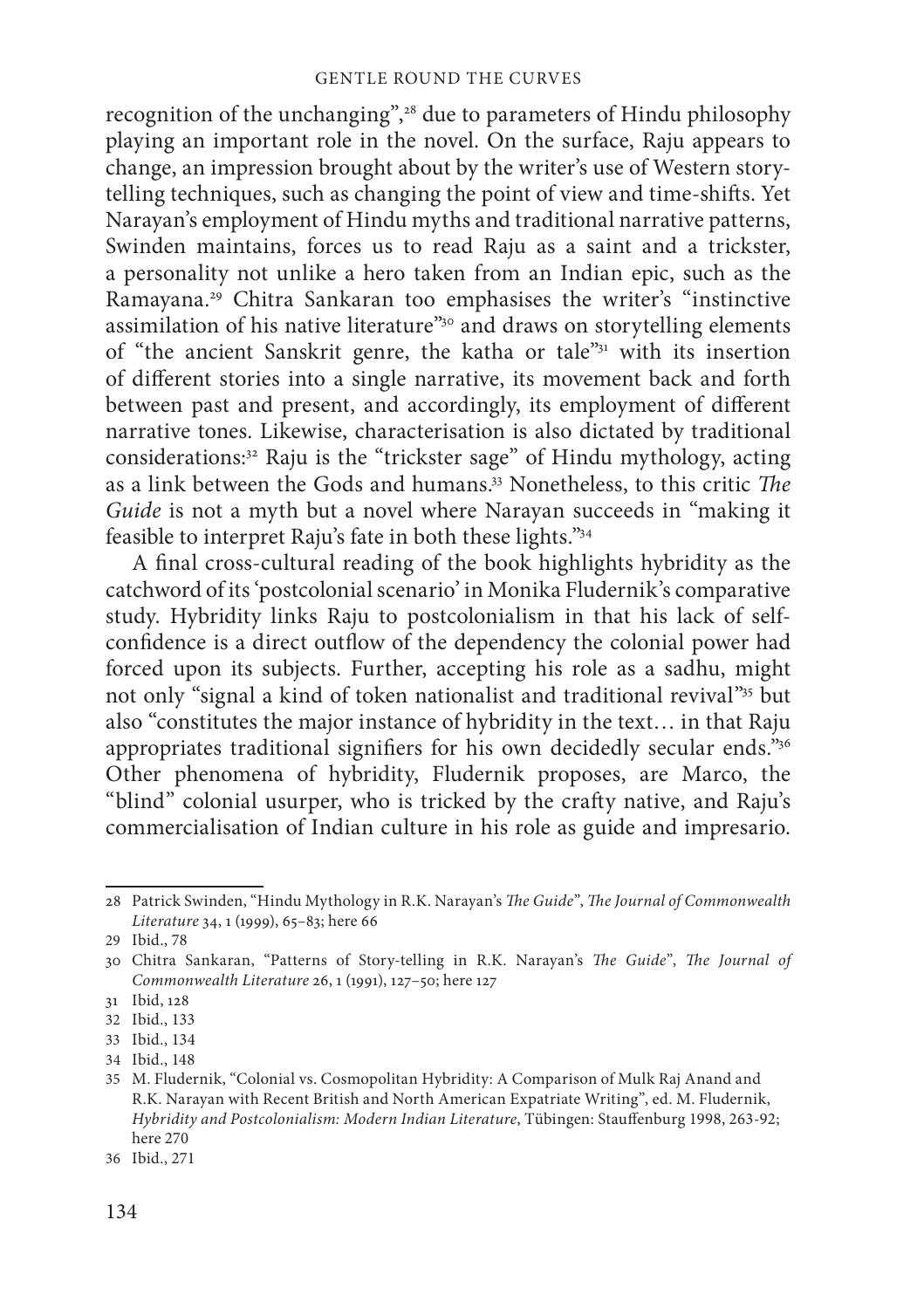*The Guide* then "illustrates a pattern of postcolonial hybridity," where the traditional wins over the modern, but "only after having been hybridized by the influence" of the Western world.<sup>37</sup>

My summarising account of the critical discourse on Narayan's novels and particularly on *The Guide* shows a prevalence of a particular critical approach at a given period, which reflects, or is apt to mirror, the then dominating influence of a critical school. Further, the choice of certain questions directed at a text is motivated by what critics feel to be uppermost in a writer's mind. Applied to Narayan, it is his interrogation of the makeup and fate of his character(s)  $-$  and to tell their stories appropriately. With *The Guide* the large number of (differing) analyses of the story's open ending reflects their preoccupation with Raju's identity not only in his role as the teller of his own tale but also as the projection of the third-person narrator. In this respect and against the background of the Indian English novel written between the 1930s and 1950s *The Guide* holds a special position which, I would like to argue, indicates the novelist's doubt about the concept of identity as well as about the scope and truth of realistic story telling.

Yet it was to be a younger generation of Indian writers who really opened new vistas of story-telling a few decades later. Though sharing their concern for contemporary Indian man and woman with Narayan their novels engage much less with the role of tradition in modernity than with the repercussions of modernity upon Indians in a world they increasingly conceive of in global terms; a world where India's national borders become more and more porous as, among other factors, the spread of Indian diasporas testifies. If Raju the guide's predicament could be read as the writer's examination of the concept of guru,<sup>38</sup> Indian English novelists of the late 20<sup>th</sup> century predicate their character portrayals in their fictional constructions of modern man and woman quite generally on the fluidity of the term identity; a venture, incidentally, that entails experimentation in narrativization as a result of questioning the meaningfulness of the realistic mode. They are wary of the narrator's reliability or the need to round off his or her story; they distrust the truth of a master narrative, and they have created a post-modern pastiche of modulated narrative bits and pieces that offer the reader an astounding range of thematic references and diverse variants of what happened. To mention but a few examples that deserve a more detailed analysis than can be undertaken

<sup>37</sup> Ibid., 273

<sup>38</sup> See Makarand Paranjape, "The Reluctant Guru: R.K. Narayan and *The Guide"*, www.makarand. com [2005]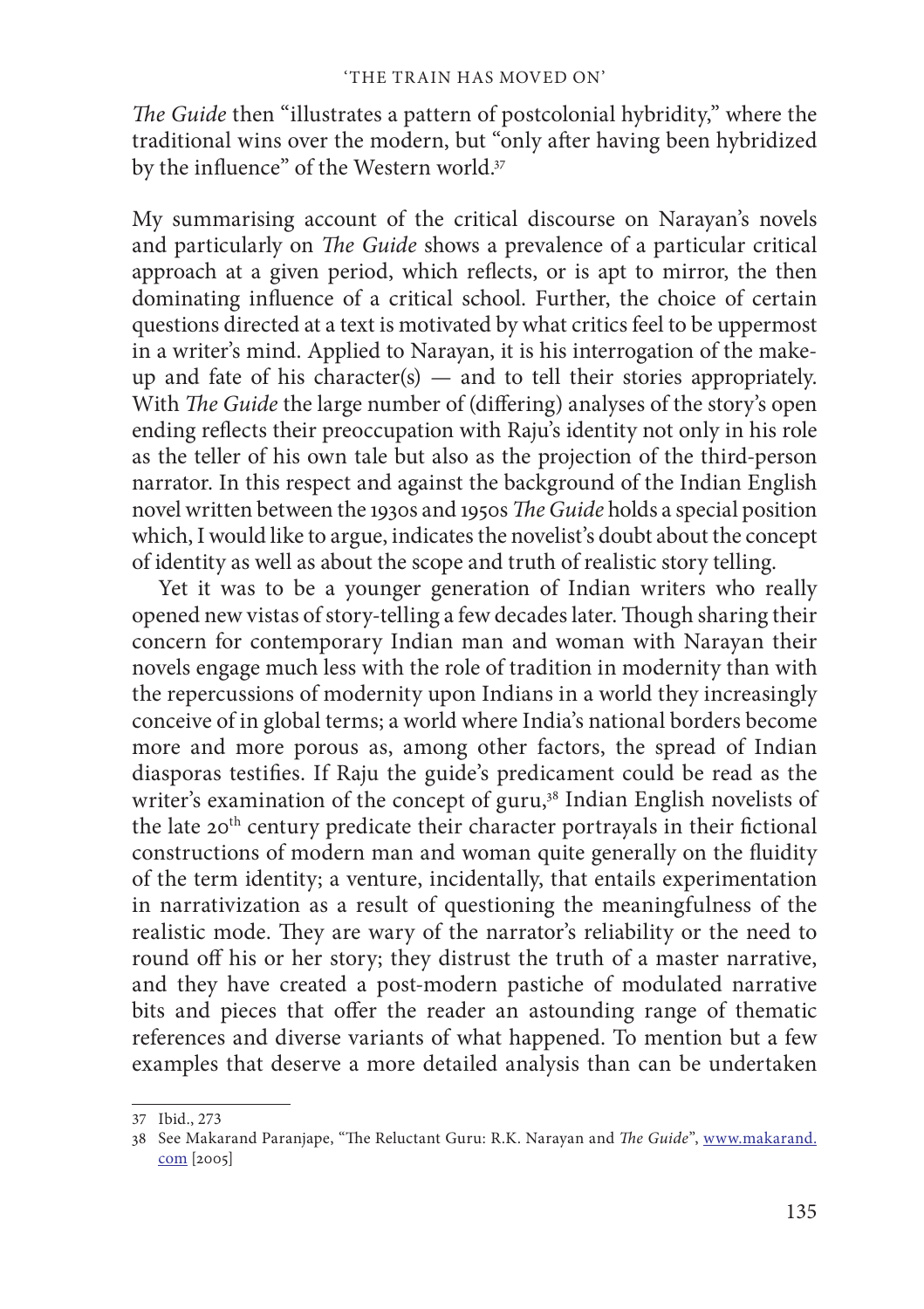here. In Ruchir Joshi's *The Last Jet-Engine Laugh* (2001) the seventy yearold narrator Paresh delves into his past and that of his family under the motto, "ki unhone kyakya, kyakya nahi kio", "what he did do and did not do" — a maxim, incidentally, that had motivated Raju to tell his life-story to his listener Velan; or Hari Kunzru's main character in *The Impressionist*  $(2002)$ , appearing under an array of different names  $-$  Pran, Rukhsana, Pretty Bobby, Jonathan, "an eight-anna" — who takes us even further by creating a multiple identity for himself.39 And to add: these characters are made to live in a fictitious world where the realistic narrative mode does not 'rule supreme', on the contrary: magic realism, fantasy writing or science fiction have made inroads as narrative strategies that underpin the post-modern constructedness of these narratives as well as they direct our attention to many writers' agnostic attitudes. Epistemologically, *The Guide* has not exactly 'shown the way', but behind the author's back the novel has indicated the direction into which a substantial number of Indian novels in English would move in the future. Indeed, the first sentence of a fictitious story Narayan supposedly had written down a long time ago, "The train had just arrived at Malgudi", could be complemented by Railway Raju, voice over: "and has since moved on to new destinations."

## **Works cited**

*Novels*

Chatterjee, Upamanyu, *English, August*, London: Faber & Faber 1988 DESANI, G.V., All about H Hatterr - a gesture, London: The Saturn Press 1949 GHOSH, Amitav, *The Circle of Reason*, London: Hamish Hamilton 1986 GUPTA, Sunetra, *The Glassblower's Breath*, London: Orion 1993 JOSHI, Ruchir, *The Last Jet-Engine Laugh*, London: Harper Collins 2001 KUNZRU, Hari, *The Impressionist*, London: Hamish Hamilton 2002 NARAYAN, R.K., *The Guide*, Chennai: Indian Thought Publications, 61st reprint 2006 Rushdie, Salman, *Midnight's Children*, London: Jonathan Cape 1981

*Critical Studies*

- AMUR, G.S., "A Saint for Malgudi: A New Look at R.K. Narayan's The Guide", ed. M.K. Naik, *Perspectives on Indian Fiction in English*, New Delhi: Abhinav 1985, 49–57
- BALBIR SINGH, "Theme of Art and Immortality in R.K. Narayan's *The Guide"*, *The Literary Criterion* 25, 2 (1990), 36–46
- CHANDAR, K.M., "R.K. Narayan's *The Guide*: A Psychological Study", *The Journal of Indian Writing in English* 12, 1 (1984), 8–13

<sup>39</sup> To name a few more protagonists in post-1980s writing who can be added here: Saleem Sinai in *Midnight's Children*; Alu in Amitav Ghosh's *The Circle of Reason*; Agastya in Upamanyu Chatterjee's *English August*; or the anonymous female in Sunetra Gupta's *The Glassblower's Breath*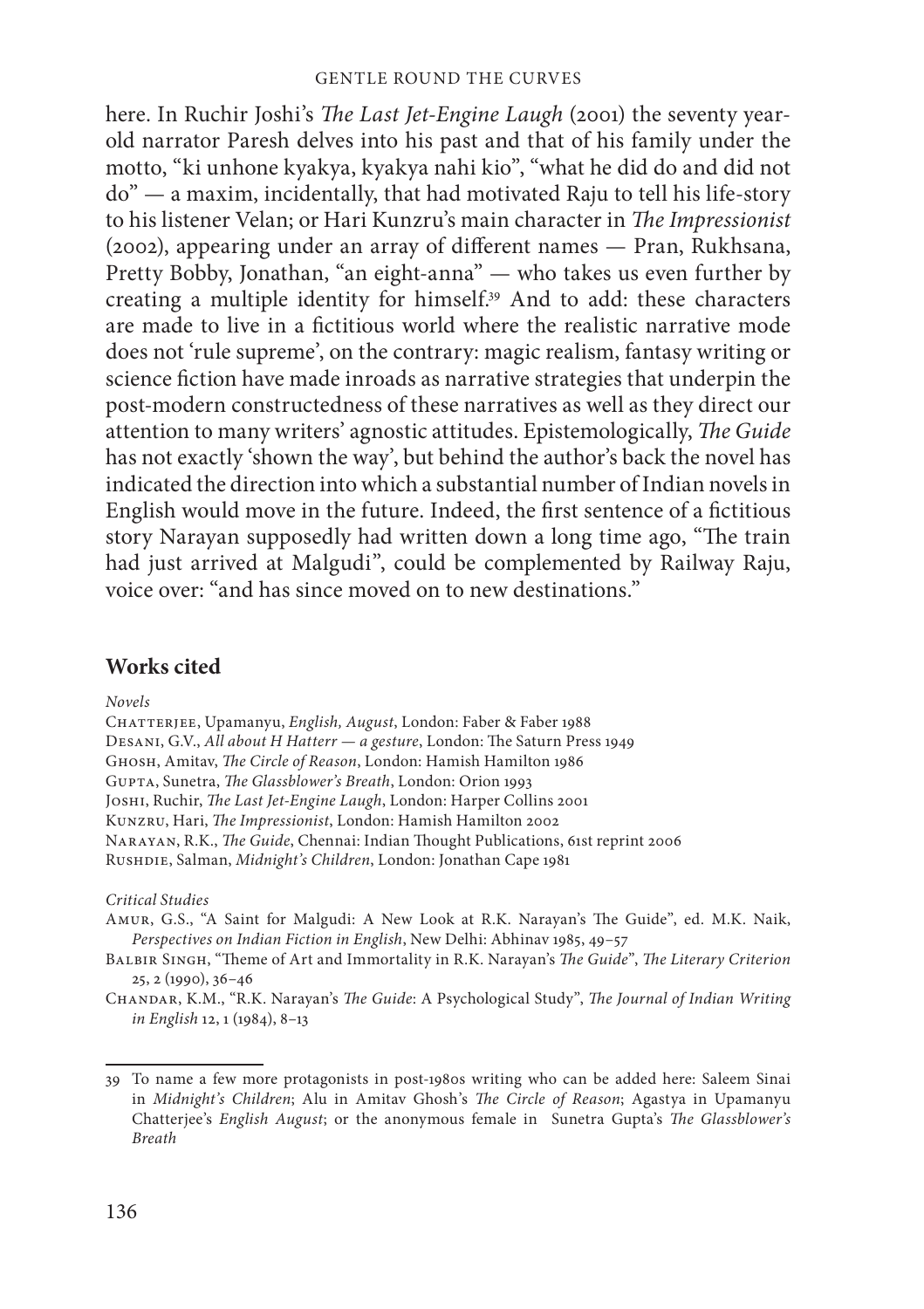- DALE, James, "The Rootless Intellectual in the Novels of R.K. Narayan", *The University of Windsor Review* 1 (1965), 128–37
- Dev, Jai, "The Importance of Being a Child: A Note on Two Details in Narayan's *The Guide*", *The Journal of Indian Writing in English* 15, 2 (1987), 11–15
- DIAL, Ram, "The Anima-Animus Interaction in *The Guide"*, ed. Atma Ram, *Perspectives on R.K. Narayan*, Ghaziabad: Vimal Prakashan 1981, 168–77
- Fludernik, M., "Colonial vs. Cosmopolitan Hybridity: A Comparison of Mulk Raj Anand and R.K. Narayan with Recent British and North American Expatriate Writing", ed. M. Fludernik, *Hybridity and Postcolonialism: Modern Indian Literature*, Tübingen: Stauffenburg 1998, 263-92

GAREBIAN, Keith, "Narayan's Compromise in Comedy", *The Literary Half-Yearly* XVII, 1 (1976), 77-92

- GORRA, Michael, "History, Maya, Dharma: The Novels of R.K. Narayan", ed. A.L. McLeod, R.K. *Narayan: Critical Perspectives*, New Delhi: Sterling 1994, 42–52
- GOYAL, Bhagwat S., "From Picaro to Pilgrim: A Perspective on R.K. Narayan's *The Guide*", ed. K.K. Sharma, *Indo-English Literature: A Collection of Critical Essays*, Ghaziabad: Vimal Prakashan 1977, 141–55
- HOLMSTROEM, Lakshmi, "Women as Markers of Social Change: *The Dark Room*, *The Guide* and *The Painter of Signs*", ed. C.N. Srinath, *R.K. Narayan: An Anthology of Recent Criticism*, Delhi: Pencraft International 2000, 102–13
- Iyengar, K.R. Srinivasa, "R.K. Narayan", *Indian Writing in English*, Bombay: Asia Publishing House 1962, 273–301
- KIRPAL, Viney, "Moksha for Raju: The Archetypal Four-stage Journey", *World Literature Written in English* 28, 2 (1988), 356–63
- MATHUR, O.P. "*The Guide*: A Study in Cultural Ambivalence", *The Literary Endeavour* 3, 3–4 (1982), 70–79
- MEERA BAI, K., "R.K. Narayan's *The Guide*: From 'Vanaprastha' to 'Sannyasa': A Transition Fraught with Ambiguities", ed. R.K. Dhawan, *Indian Literature Today,* vol. 2: *Poetry and Fiction*, New Delhi: Prestige 1994, 141–46
- MISRA, Vijay, "The Dialectic of Maya and the Principles of Narrative Structure in Indian Literature", *ACLALS Bulletin* 5th Ser. 2 (1979), 47–60
- Narayan Singh, Raghavendra, "R.K. Narayan: Artist of Uniform Sensibilities", ed. A.L. McLeod, *R.K. Narayan: Critical Perspectives*, New Delhi: Sterling 1994, 147–55
- NARASIMHAIAH, C.D. "R.K. Narayan's *The Guide"*, *The Literary Criterion* 4, 4 (1961), 63–92
- Parameswaran, Uma, "Native Genius: R.K. Narayan", *A Study of Representative Indo-English Novelists*, New Delhi: Vikas 1976, 42–84
- —, "Rogues in R.K. Narayan's Fiction", *Literature East & West XVIII* (1974), 203–15
- PARANJAPE, Makarand, "The Reluctant Guru: R.K. Narayan and *The Guide*", www.makarand.com [2005]
- RAGHAVACHARYULU, D.V.K., "Small-Scale Reflections on a Great House of Fiction: R.K. Narayan's Chronicles of Malgudi", ed. M.K. Naik, *Perspectives on Indian Fiction in English*, New Delhi: Abhinav 1985, 21–48
- RAMACHANDRA, R., "Breaking the Borderline: A Note on R.K. Narayan's People", *The Literary Criterion* 29, 2 (1994), 18–24
- RANCHAN, S.P. and G.R. Kataria, "Transformation via the Feminine in R.K. Narayan's Krishnan, Raju, and Jagan", *Journal of South Asian Literature* 22, 2 (1987), 5–15
- RIEMENSCHNEIDER, Dieter, *The Indian Novel in English: Its Critical Discourse: 1934-2004*, Jaipur: Rawat Publishing 2005
- Ruben, Walter, *Indische Romane: Eine ideologische Untersuchung*, Bd. II & III, Berlin: Akademie-Verlag 1967, Bd.III
- SANKARAN, Chitra, "Patterns of Story-telling in R.K. Narayan's *The Guide"*, *The Journal of Commonwealth Literature* 26, 1 (1991), 127–50
- Shirwadkar, Meena, *Image of Woman in the Indo-Anglian Fiction*, New Delhi: Sterling 1979

SINGH, Satyanarain, "*The Guide: Crisis and Resolution", Indian Literary Review* 1, 3 (1968), 9-23

Sinha, U.P., *Patterns of Myth and Reality: A Study in R.K. Narayan's Novels*, Delhi: Sandarbh Publishers 1988